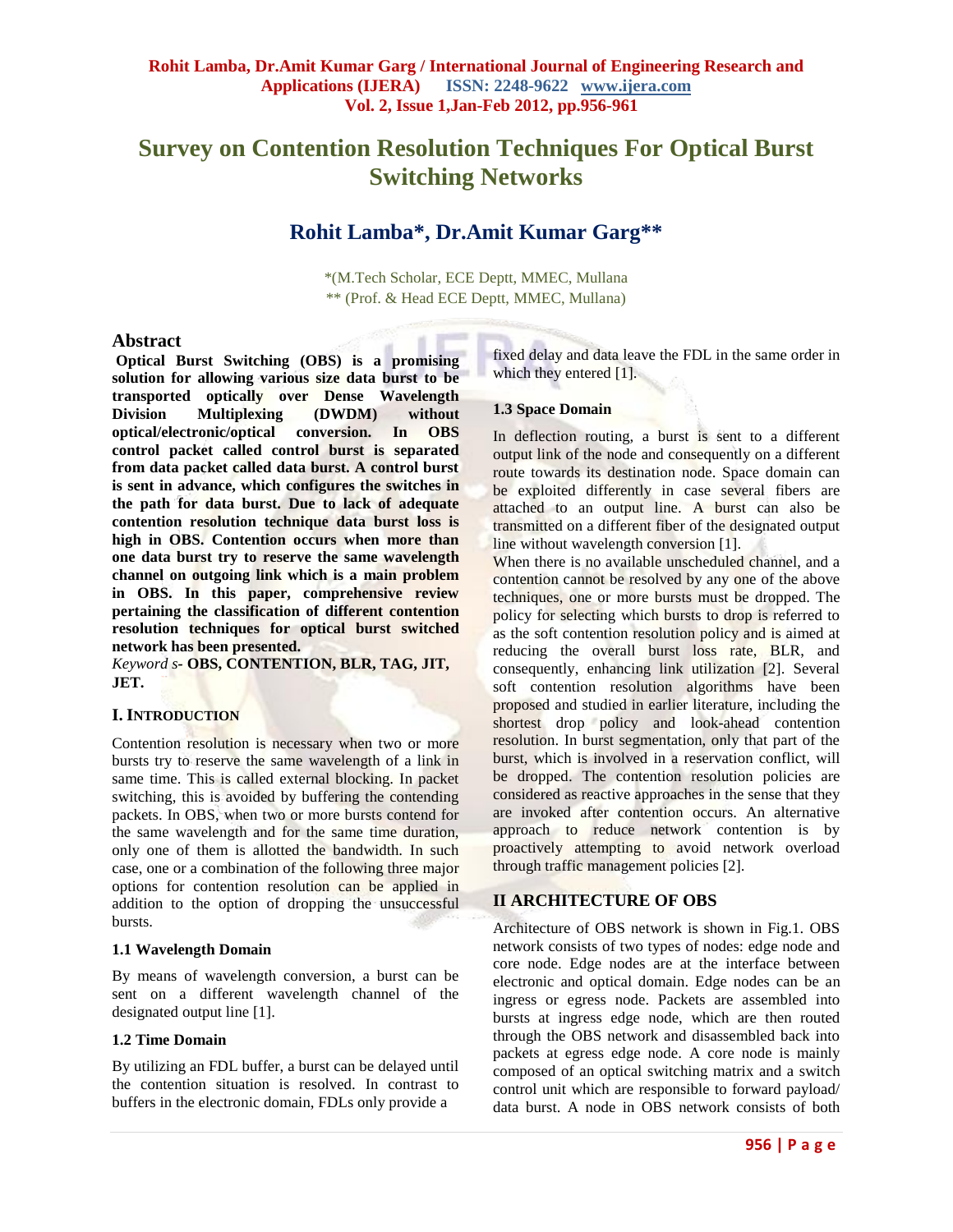optical and electronic components. The optical components are multiplexers (Mux), demultiplexers (Demux) and an optical switching network (OSN). The electronic components are input modules (IM), output module (OM), a control burst router (CBRT), and a scheduler. An optical burst switch control unit transfers an incoming data burst from an input port to its destination output port. When an edge node intends to transmit a data burst, it sends a control packet on the control wavelength to a core node. At core node, the control packet on the control channel is input to the corresponding IM, which converts the control packet into electronic form. The control fields are extracted from the control packet. The CBRT uses these control fields to determine the next outgoing fiber for the corresponding payload by consulting a routing table maintained locally. The control packet is scheduled for transmission onto the selected outgoing link by the scheduler and the control packet is buffered until the scheduled time. The scheduler maintains a control packet queue. The scheduler also reserves wave-length on the determined links for the upcoming payload. The control packet is then forwarded on the OM, which updates its control fields and transmits it to the selected outgoing fiber using the optical transmitter [2,6]. Just before the payload arrives, the switching element in the node is configured to connect the input port to the corresponding output port for the entire duration of the burst transmission. If the control packet is unable to reserve the wavelength then the control packet as well as payload is dropped. Fiber using the optical transmitter. Just before the payload arrives, the switching element in the node is configured to connect the input port to the corresponding output port for the entire duration of the burst transmission. If the control packet is unable to reserve the wavelength then the control packet as well as payload is dropped [2, 6].



Fig.1: Architecture of OBS network

Edge node:

Edge node is at interface between the electronic and optical domain (can be ingress and egress). Packets are assembled into bursts at ingress node and dissembled into bursts at egress node.

#### *Core node:*

Core node composed of an optical switched matrix and switched control unit, Core node is responsible t forward data bursts.

## **III BURST ASSEMBLY SCHEMES**

In OBS network, packets are assembled into burst at edge node. There exists two burst assembly schemes: threshold-based and timer-based [11]. In a timer-based scheme, a timer is started at the initialization of burst assembly. A data burst containing all packets in the buffer is generated when the timer exceeds the burst assembly period  $T_b$ . A large time-out value  $T_b$  results in a large packet and higher buffering delay at the edge node. On the other hand, a too small  $T<sub>b</sub>$  results in too many small bursts and a high electronic processing load.

In a threshold-based scheme, a burst is created and sent into the OBS network when the total size of the packets in the queue reaches a threshold value  $L<sub>b</sub>$ . The shortcoming of the threshold-based scheme is that it does not provide any guarantee on the assembly delay that packets will experience. The choice of burst assembly algorithms depends on the type of traffic being transmitted. Timer-based algorithms are suitable for time-constrained traffic such as real-time applications because the upper bound of the burst assembly delay is limited [2]. For a time-insensitive application such as file transmission, to reduce the overhead of control packets and increase OBS transmission efficiency, a threshold based scheme may be more appropriate.

## **IV WAVELENGTH RESERVATION SCHEME**

Wavelength reservation refers to when and how the bandwidth is reserved and release. The reservation schemes in OBS network is adopted from ATM block transfer (ABT). There are two versions of ABT: ABT with delayed transmission and ABT with immediate transmission [9,13].

In an immediate transmission reservation scheme, an output wavelength is reserved for a payload immediately after the arrival of the corresponding control packet; if a wavelength cannot be reserved at that time, then the setup message is rejected and the corresponding data burst is dropped. In a delayed reservation scheme, the control packet and the payload are separated in time by an offset value in order to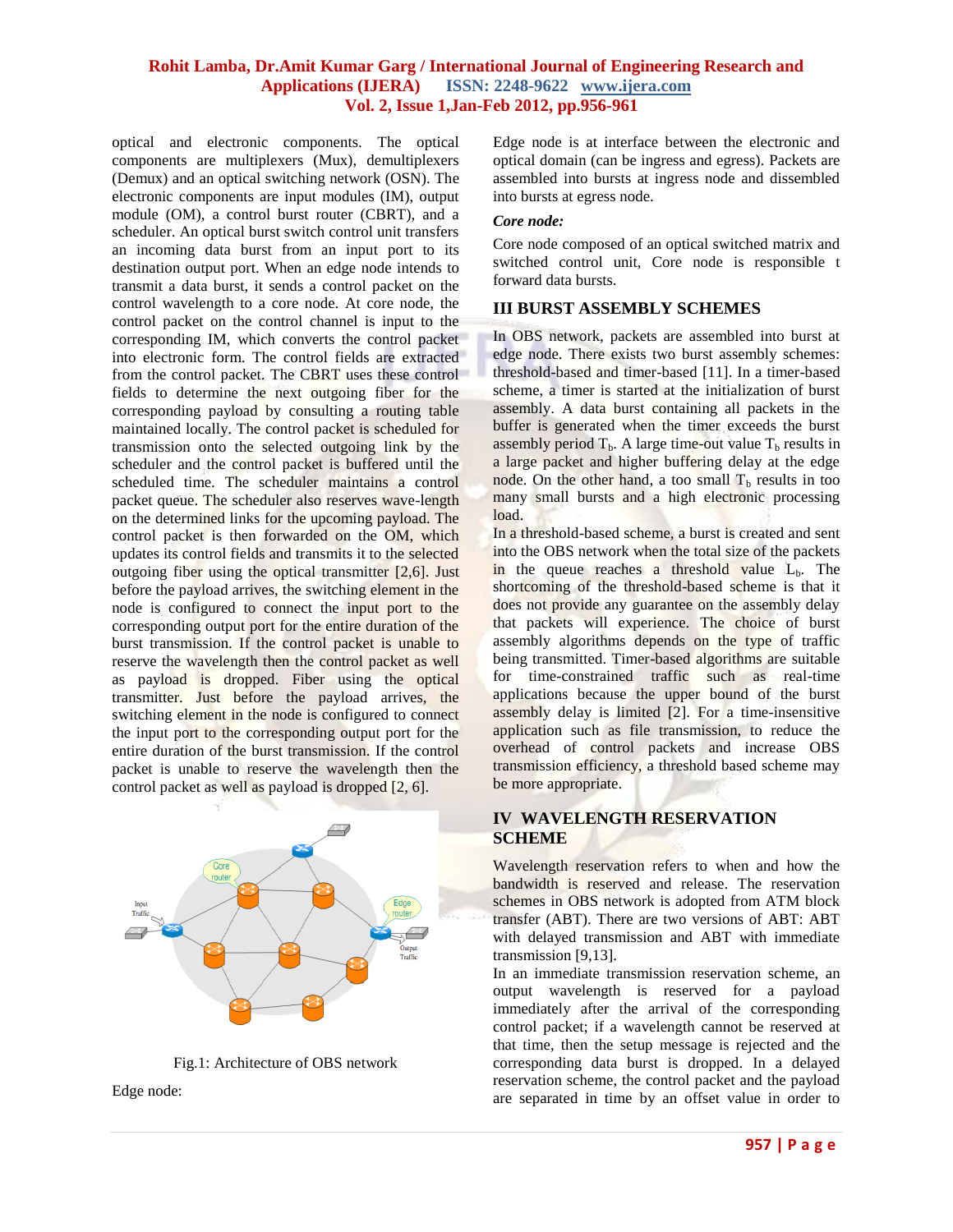accommodate the processing of the control packet. An output wavelength is reserved for a data burst just before the arrival of the burst bit of the data burst. If, upon arrival of the setup message, it is determined that no wavelength can be reserved at the appropriate time, then the setup message is rejected and the corresponding data burst is dropped. These two techniques have been adopted in OBS. Depending on bandwidth reservation, offset time and control management, three schemes for OBS implementation have been proposed: Tell-and-go (TAG), Just-in-time (JIT) and Just-enough-time (JET).

#### **4.1 Tell-And-Go (TAG)**

This is an immediate reservation scheme. In TAG, the control packet is transmitted on a control channel followed by a payload, on a data channel with zero or negligible offset. The payload is buffered using fiber delay line (FDL) while the control packet is processing at each intermediate node. If wavelength reservation is successful then the payload is transmitted along the reserved channel else the data burst is dropped and a negative acknowledgment (NAK) is sent to the source. The source node sends a control packet after transmitting the payload to release the reserved resources along the path.

The drawback of this scheme is availability of optical buffer. FDL can hold



Fig. 2: Just-In-Time Reservation Scheme

data only for a fixed duration and can not accommodate data burst of variable size. Furthermore, loss of control packet to release reserved resources result in wastage of bandwidth.

#### **4.2 Just-In-Time (JIT)**

 This is also an immediate reservation scheme. Here, nodes reserve the resources as soon as the control packet is processed. Source transmits the payload after an offset time which is greater than the total processing time of control packet at intermediate nodes. If the resource is not available, the data burst is dropped. The difference between JIT and TAG is that in JIT the buffering of the payload at each node is eliminated by inserting a time slot between the control packet and the payload. The time slot is equal to the offset time. Since the bandwidth is reserved immediately after processing the control packet, the wavelength will be idle from the time the reservation is made till the burst bit of the payload arrives at the node. This is because of the offset between the control packet and the payload. An in-band-terminator is placed at the end of each data burst, which is used by each node to release the reserved wavelength after transmitting the payload [9,13].

Working of JIT is shown in Fig. 3. In this figure user A send a data burst to user B. Let t be the time a control packet arrives at some OBS node along the path to the destination. Let  $t<sub>setup</sub>$  be the amount of time it takes an OBS node to process the control packet and t<sub>offset</sub> be the offset value. The offset value depends on (i) the wavelength reservation scheme, (ii) number of nodes the control packet has already traversed, and (iii) other factors, such as whether the offset is used for service differentiation.  $t_{\text{osc}}$  is the amount of time it takes the OXC to configure its switch fabric to set up a connection from an input port to an output port. Once, the processing of the control packet is complete at time  $t + t<sub>setup</sub>$ , a wavelength is immediately reserved for the upcoming data burst, and the operation to configure the OXC fabric to switch the data burst is initiated. When this operation completes at time  $t + t<sub>setup</sub> + t<sub>oxc</sub>$ , the OXC is ready to carry the data burst.

Note that the data burst will not arrive at the OBS node until the time is  $(t + t_{offset})$ . As a result, the wavelength remains idle for a period of time equal to  $(t_{\text{offset}} - t_{\text{setup}}$  $t_{\rm exc}$ ). Since the offset value decreases along the path to the destination, deep inside the network for an OBS node, will have shorter idle time between the instant OXC is configured and the arrival of burst bit of payload.

#### **4.3 Just-Enough-Time (JET)**

JET is a delayed reservation scheme. Here, the size of the data burst is decided before the control packet is transmitted by the source. The offset between control packet and payload is also calculated based on the hop count between the source and destination. At each node, if bandwidth is available, the control packet reserves wavelength for the upcoming data burst for a fixed duration of time. The reservation is made from the time when the burst bit of payload reaches the node till the last bit of payload is transmitted to the output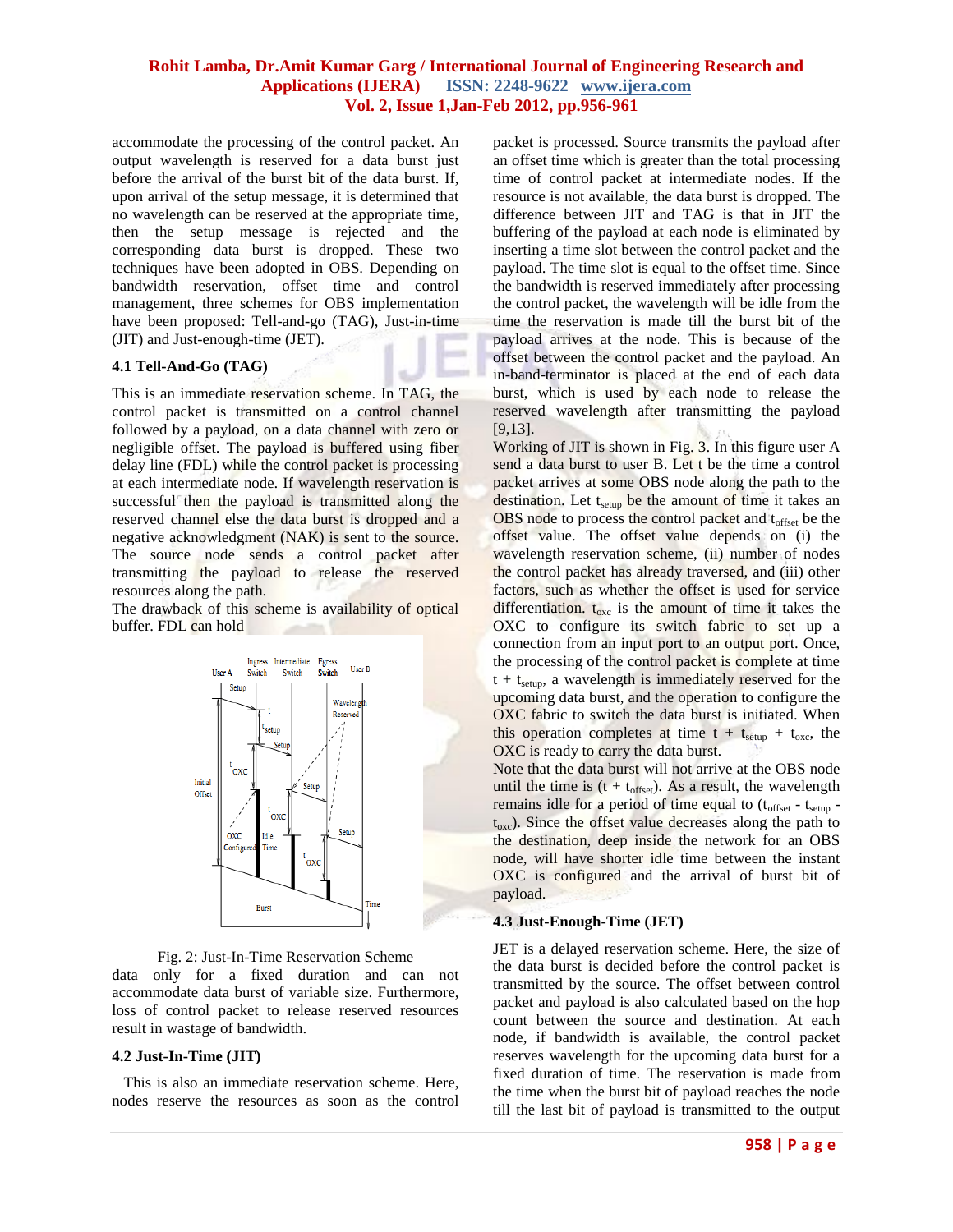port. This eliminates the wavelength idle time. This is the basic difference between JET and JIT [14]. Since the wavelength is reserved for a fixed duration, there is no need for explicit release of reserved resources along the path. Since there is no wastage of bandwidth in this



Fig. 3: Just-Enough-Time Reservation Scheme

scheme, channel utilization is higher than other schemes. However, scheduling process is complex compared to other schemes.

The operation of delayed reservation in JET is shown in Fig. 3. Let assume that a control packet has arrived at an OBS node at time t. Let the offset time is toffset and the length of the payload is  $t_{burst}$ . The burst bit of the corresponding data burst is expected to arrive at time t  $+ t_{offset}$ . After processing the control packet, the node reserves a wavelength for the payload starting at time t +  $t_{offset}$  -  $t_{OXC}$  and ending at time  $t + t_{offset}$  -  $t_{OXC}$  +  $t_{burst}$ . At time  $t + t_{offset} - t_{OXC}$ , the OBS node instructs its OXC fabric to configure its switching elements to carry the payload, and this operation completes just before the arrival of the burst bit of the data burst. Immediate reservation protocols only permit a single outstanding reservation for each output wavelength, whereas delayed reservation schemes allow multiple setup messages to make future reservations on a given wavelength (provided these reservations, do not overlap in time). A void is created on the output wavelength between the time slot  $t + t_{\text{setup}}$  to  $t + t_{\text{offset}}$   $t<sub>OXC</sub>$ . In an attempt to use the voids created by the earlier setup messages, void-filling algorithms are employed in JET.

## **V CONTENTION RESOLUTION TECHINQUES**

Contention occurs when more than one data burst try to reserve the same wave-length channel on an outgoing link. In electronic network, contention is resolve by buffering the contending packets [12]. In OBS network when contention occur one of contending data burst is allowed to reserve the channel, for other data bursts one or a combination of the following contention resolution technique can be applied. If contention cannot be resolved then one of the contending data burst is dropped.

## **5.1 Using FDL**

In optical network, fiber delay line (FDL) is currently the only way to implement optical buffering. To resolve contention using FDL, one of the contending data burst is passed through FDL. But it has several limitations. FDL are bulky and require over a kilometer of fiber to delay a single packet for 5 sec. provide only a fixed delay and data leave the FDL in the same order in which they entered [12]. Delay lines are commercially not viable due to the above drawbacks.

## **5.2 Wavelength Conversion**

Wavelength conversion is the process of converting a wavelength on an incoming channel to another wavelength on an outgoing channel. To resolve contention using this method, a contending data bursts wavelength is shifted to another wavelength on the designated output link. Thus it increases wavelength reusability [15]. The concept of wavelength conversion is illustrated in Fig. 3. Assume that connections are required to be established between node pairs (C, D) and (A, D). Suppose both connections select the wavelength W1 for lightpath establishment. At node B, both connections try for wave-length W1 on link BD. Only one of the connections can be accepted. Let that the connection be  $(C, D)$ . Since the wavelength W1 is already used, the connection (A, D) would be dropped in case of wavelength continuity constraint. However in wavelength conversion, node B would convert an incoming wavelength W1 to an available wavelength W<sub>2</sub> on the link B, D and the connection  $(A, D)$  would be established.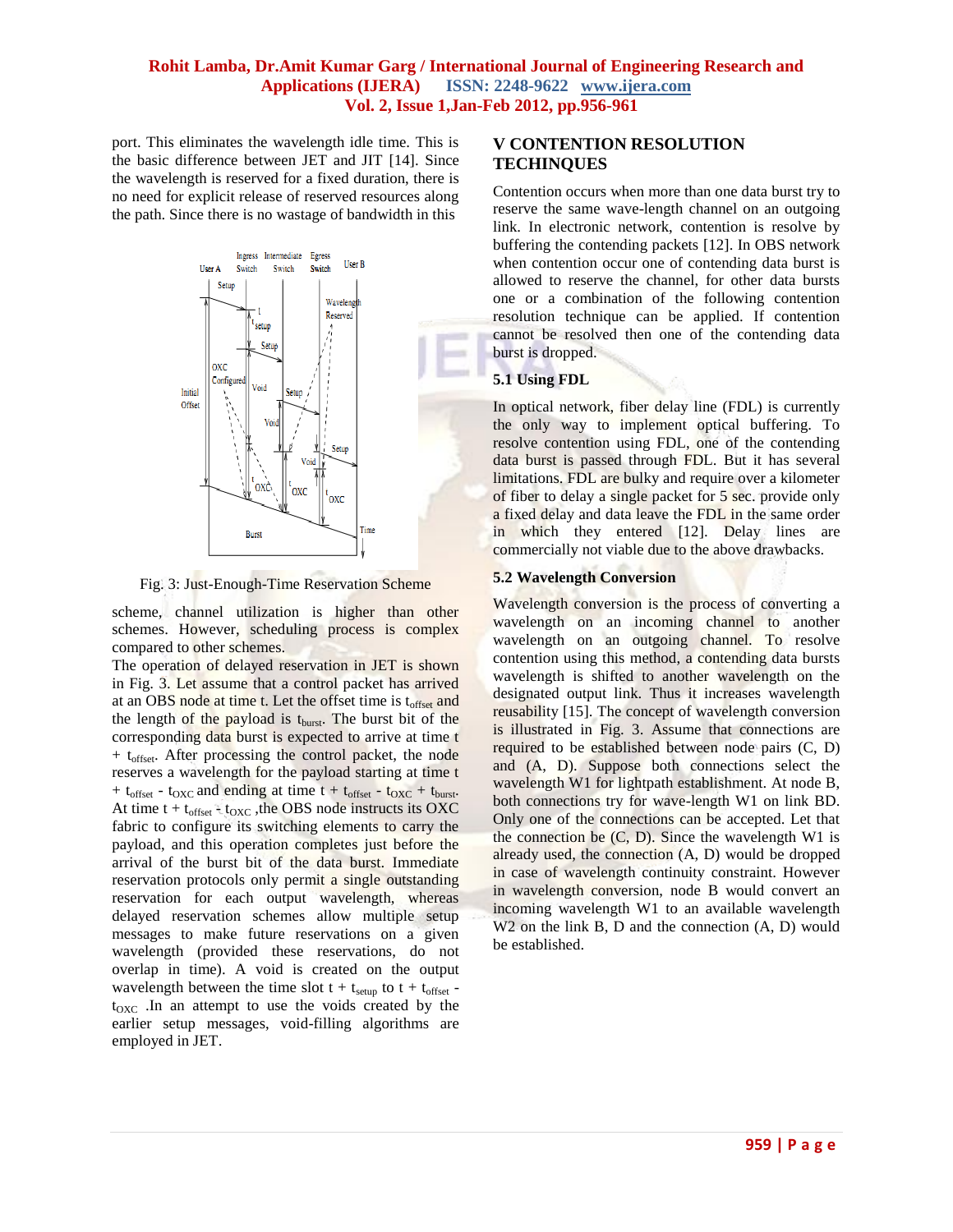

Fig. 3: Wavelength Conversion. But, the technology is so far immature and is highly expensive for deployment in real network. **5.3 Defection Routing**

Deflection routing is another approach to resolve contention in OBS networks. In deflection routing one of a contending data burst is sent to a different output port and then follows an alternative route to the destination [16]. Working of deflection routing is explained below. We consider Fig. 4 for explanation. Suppose both nodes A and B are sending data bursts to node E. Before sending data bursts, nodes A and B send control packets (de-noted as  $C(A, E)$  and  $C(B, E)$ ) on control channels for bandwidth reservation for their respective data bursts. Assume, C(B, E) arrives at node C earlier than  $C(A,E)$ . In this case, the output link  $CE$ is reserved by  $C(B, E)$ . When  $C(A, E)$  arrives at node C, the link CE is not available. Without deflection, this data burst will be dropped. In deflection routing, node C checks other output links and selects the deflection link CD which is idle at that time. Then node D forwards  $B(A, E)$  on the link  $D \rightarrow E$  and the connection between node A and E would be established.



Fig. 4: Deflection routing.

It has several advantages. Like, it does not require any additional hardware so it can be easily implemented in existing network. But also has some drawbacks. Like end-to-end delay is high, due to follow deflected route which may not be always shortest route.

#### **5.4 Burst Segmentation**

Burst segmentation is a technique to reduce packet loss rather than burst loss. A data burst is composed of a number of segments. When two data bursts are contending, the overlapping segments of one of the contending data burst is dropped rather than the entire data burst [12]. The concept of burst segmentation is shown in Fig. 5. Burst segmentation gives good performance in terms of packet loss. But it requires a complex control handling to make it reality.



Fig. 5: Burst Segmentation.

#### TABLE I

Comparison of different contention resolutions techniques

| Contention       | Advantage               | Disadvantage       |
|------------------|-------------------------|--------------------|
| Resolution       |                         |                    |
| Technique        |                         |                    |
| Wavelength       | The<br>most             | Immature<br>and    |
| Conversion       | efficient solution      | expensive          |
| FDI.             | Simple                  | Increasing<br>end- |
| <b>Buffering</b> |                         | to-end delay       |
| Deflection       | N <sub>0</sub><br>extra | Out of<br>order    |
| Routing          | hardware                | arrival            |
|                  | requirement             |                    |
| <b>Burst</b>     | Lower<br>packet         | Complicated        |
| Segmention       | loss ration             | control handling   |
|                  |                         | requirement        |

Table I gives a comparison between four contention resolution techniques. When there is no available unscheduled channel, and a contention cannot be resolved by any one of the above techniques, one or more of the contending data bursts are dropped. The policy for selecting which data bursts to drop is referred to as the soft contention resolution policy and is aimed at reducing the overall burst loss rate (BLR), and consequently enhancing link utilization. Several